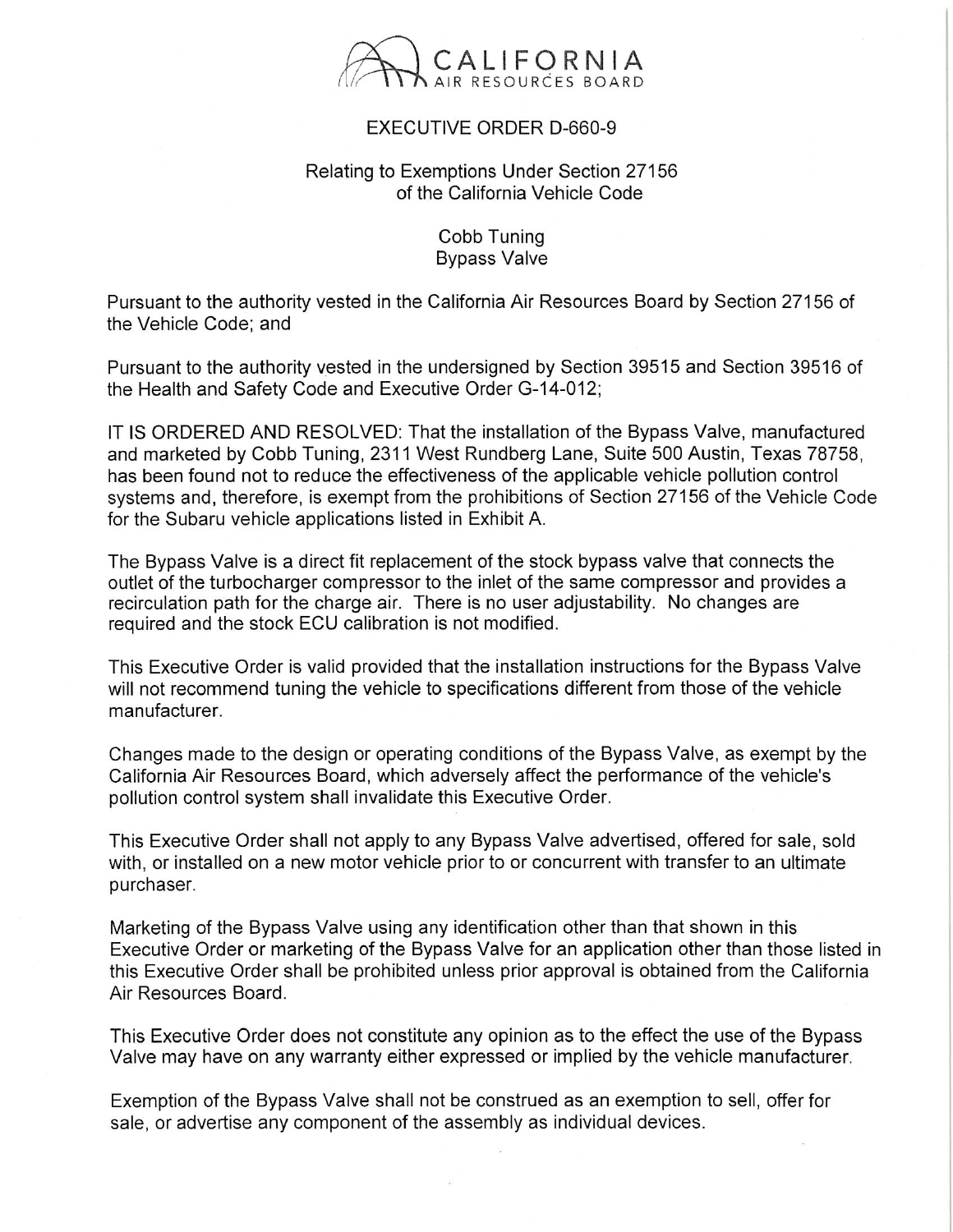This Executive Order is granted based on previously submitted emission test data generated on a 2019 model year Subaru Impreza WRX Sti 2.5L turbo (KFJXV02.55HZ, LEV III ULEV<br>000 TO ULEV III ULEV III ULEV III ULEV Technologie abouted that omission lovels with t 160, PC), modified with the Bypass Valve. Test results showed that emission levels, with the Bypass Valve installed, were below the emission standards when tested using Cold-Start CVS-75 Federal Test Procedure and the Supplemental Federal Test Procedure (US06/SC03) test cycles. Results from emission testing conducted at the SEMA Garage, Diamond Bar, California, are shown below, in grams per mile, with deterioration factors (df) applied.

|           | CVS-75      |    |           |             | US06  | <b>SFTP Composite</b> |     |
|-----------|-------------|----|-----------|-------------|-------|-----------------------|-----|
|           | NMOG+NOx CO |    | <b>PM</b> | <b>HCHO</b> | PM.   | NMOG+NOx              | CO. |
| Standards | 0.160       | 42 | 0.003     | 0.004       | 0.006 | $0.150$ (BIN)         | 4.2 |
| Device    | 0.087       | 11 | 0.000     | 0.001       | 0.000 | 0.086                 | 1.2 |

Examination of the OBD II system showed the Bypass Valve does not affect OBD II system operation.

The California Air Resources Board reserves the right in the future to review this Executive Order and the exemption provided herein to assure that the exempted add-on or modified part continues to meet the standards and procedures of Title 13, California Code of Regulations, Section 2222, et seq.

THIS EXECUTIVE ORDER DOES NOT CONSTITUTE A CERTIFICATION, ACCREDITATION, APPROVAL, OR ANY OTHER TYPE OF ENDORSEMENT BY THE CALIFORNIA AIR RESOURCES BOARD OF ANY CLAIMS OF THE APPLICANT CONCERNING ANTI-POLLUTION BENEFITS OR ANY ALLEGED BENEFITS OF THE BYPASS VALVE.

No claim of any kind, such as "Approved by the California Air Resources Board", may be made with respect to the action taken herein in any advertising or other oral or written communication.

Violation of any of the above conditions shall be grounds for revocation of this order. The order may be revoked only after a ten-day written notice of intention to revoke the order, in which period the holder of the order may request in writing a hearing to correst the proposed revocation. If a hearing is requested, it shall be held within ten days of receipt of the request and the order may not be revoked until a determination is made after the hearing that grounds for revocation exist.

Executed at El Monte, California, this  $\mathcal{J}\mathcal{H}^{\frac{dL}{dL}}$  day of May 2019.

Duverer Emissions Compliance, Automotive Regulations and Science Division